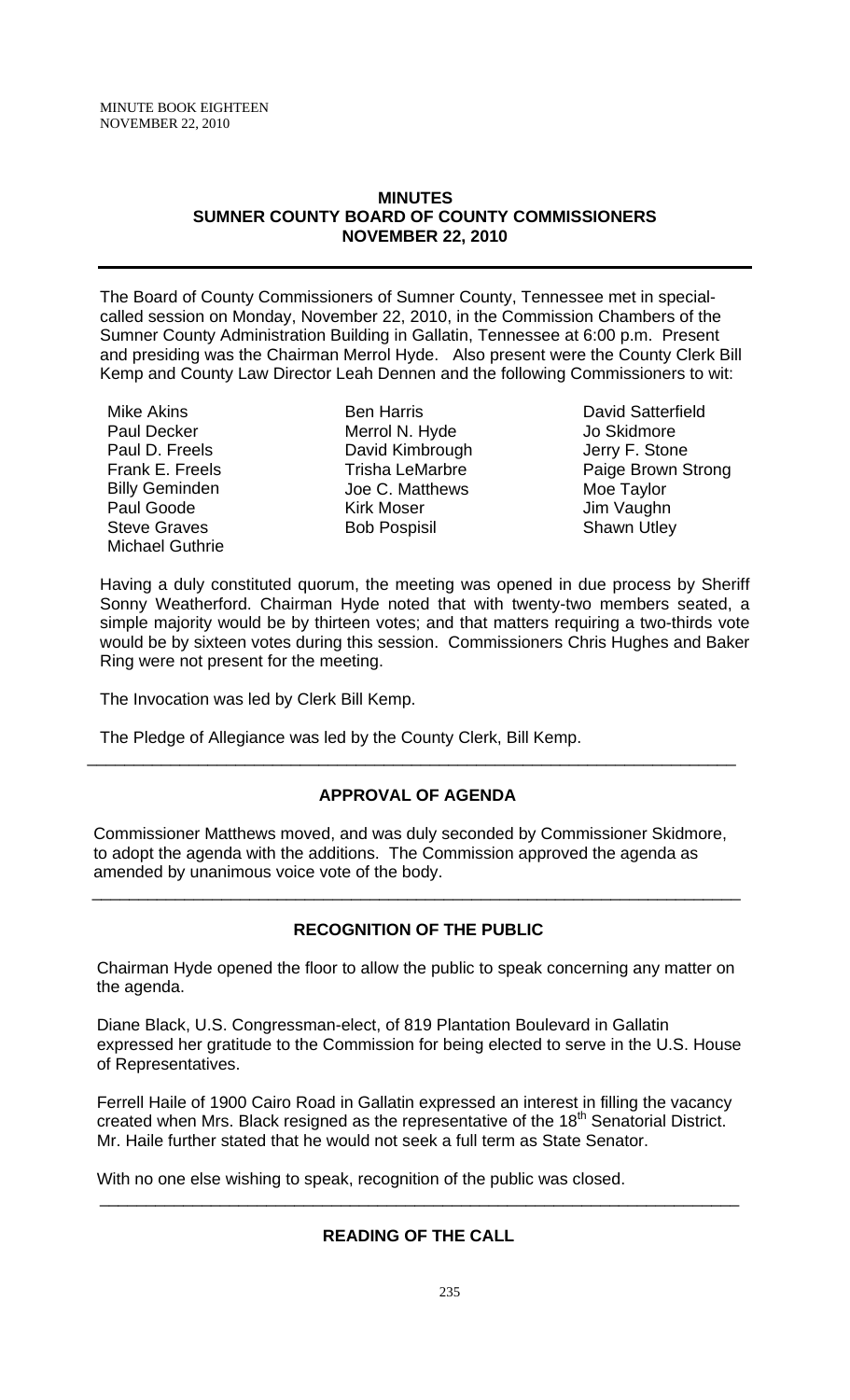Chairman Hyde directed the Clerk to read the following call:

## **NOTICE OF SPECIAL ELECTION AND SPECIAL CALLED MEETING**

### **TO: ALL MEMBERS OF THE SUMNER COUNTY BOARD OF COUNTY COMMISSIONERS**

I, Bill Kemp, County Clerk, hereby give notice to all members of the Sumner County Board of County Commissioners, that the Chairman of the County Commission, Merrol Hyde, has called a special called meeting of this body to consider the following:

Pursuant to the Tennessee Constitution as well as the Tennessee Code Annotated Section 5-5-111, notice is hereby given that on **Monday, November 22, 2010, at approximately 6:00 p.m.** (local time), the Sumner County Board of County Commissioners shall assemble in the Commission Chambers of the Sumner County Administration Building, 355 North Belvedere Drive, Gallatin, Sumner County, Tennessee, with respect to filling the vacancy in the Office of State Senator for the 18<sup>th</sup> Senatorial District created by the resignation of State Senator Diane Black.

The purpose of the special meeting is to consider, deliberate and possibly vote on a person to serve as the interim state senator for the  $18<sup>th</sup>$  Senatorial District until the remaining term is filled as required by state statutory and constitutional requirements.

This special election will be held during a special called meeting of this Body on the aforesaid date.

Voters of Sumner County are invited to submit names for consideration of appointment to this office. Person interested in the position are asked to submit a resume or qualifications to the Office of the County Clerk, Sumner County Administration Building, 355 North Belvedere Drive, Room 111, Gallatin, Tennessee, 37066 by Monday, November 22, 2010, 12:00 Noon (local time) or attend the aforesaid 6:00 p.m. meeting and express interest to a member of the Sumner County Legislative Body.

This position must be filled according to all applicable state statutes, rules and regulations.

Anyone having an interest, desiring to comment or ask questions concerning the above referenced issue is invited to attend this meeting.

 **\_\_\_\_\_\_\_\_\_\_\_\_\_\_\_\_\_\_\_\_\_\_\_\_\_\_\_\_\_\_\_\_\_\_\_\_\_\_\_\_\_\_\_\_\_\_\_\_\_\_\_\_\_\_\_\_\_\_\_\_\_\_\_\_\_** 

This notice executed and dated this  $9<sup>th</sup>$  day of November, 2010.

Bill Kemp, Sumner County Clerk

Chairman Hyde stated that two interested persons had submitted resumes that were distributed to commissioners. Commissioner Satterfield nominated Ferrell Haile to serve as State Senator; Commissioner Utley nominated Steve Franks. Hearing no other nominations, Chairman Hyde declared nominations ceased and directed the Clerk to explain the roll call procedures, which were to push the green button for Mr. Haile and the white button for Mr. Franks.

The electronic vote as recorded in the following manner:

| Akins | Taylor | Geminden    |  |
|-------|--------|-------------|--|
| Utley | Graves | Satterfield |  |
|       |        |             |  |